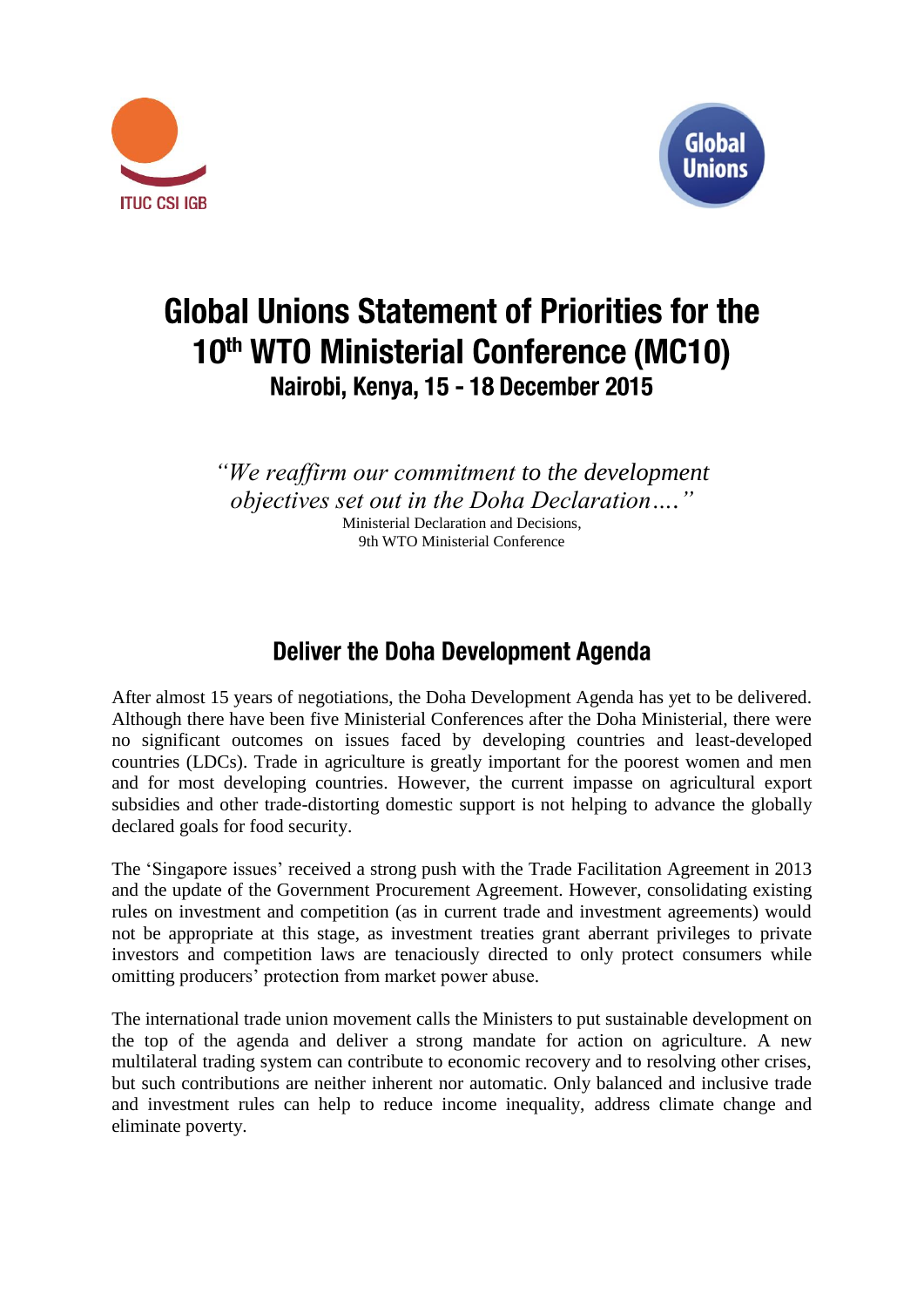## **Agriculture**

Trading arrangements for agriculture have great impact on the one billion people who depend on subsistence agricultural activities. The WTO Members must ensure that an Agreement on Agriculture guarantees food security and improves the incomes and livelihoods of small producers. It should also guarantee that WTO rules on agricultural subsidies do not treat developing countries in a discriminatory way.

The international trade union movement urges WTO Members to:

- allow governments to classify stockholding programmes for food security purposes under the "green box" provision of the Agriculture Agreement;
- allow all WTO members, including developed countries, to raise their import protection on agricultural products they are not exporting, as this was the case under the GATT up to 1994;
- provide for a functioning Special Safeguard Mechanism in order to help developing countries react to import surges;
- however, foster duty-free and quota-free (DFQF) imports of food products from Least Developed Countries (LDCs) by all Members as long as they do not harm their domestic food consumption;
- forbid exports of food products at prices below the average national production cost, taking into account domestic subsidies as well as export subsidies;
- more generally, eliminate the distinction of subsidies according to the colour of the boxes in which they are notified, as it has no scientific justification, which is in line with the four WTO Appellate Body rulings that domestic subsidies of all boxes must be taken into account in assessing dumping;
- in particular, eliminate all cotton subsidies, and all other subsidies that damage food security and domestic production in the developing world;
- raise the allowed de minimis support for developing countries, including by updating the method of calculation, particularly for those without Aggregate Measurement of Support (AMS) commitments and taking inflation into account.

## **Non-Agricultural Market Access (NAMA)**

Attention has been shifted to market access issues, either in the context of non-agricultural market access negotiations (NAMA), or with plurilaterals like the expansion of the Information Technology Agreement (ITA) and the new endeavour to liberalise "environmental goods". If the conclusion of the Doha Round is to have a positive impact on development, the WTO needs to address the issue of an ever-decreasing policy space for all countries. In NAMA negotiations, the principle of less than full reciprocity for developing countries must be maintained in line with paragraph 24 of the Hong Kong Declaration that states that the level of ambition in market access should be consistent with the principle of special and differential treatment.

We urge WTO Members to shift away from the Swiss formula approach towards an average cut approach. This would provide more flexibility to developing country members to develop or maintain an industrial policy as they can choose the specific tariff lines where cuts will be applied. They should also be able to change cuts on specific lines over time in line with their industrial development needs. Furthermore the level of the average cut should respect developmental levels and needs of countries, be based on the principle of special and differential treatment and commensurate with the level of ambition of a deal on agriculture and to be decided after delivering on the developmental mandate of the round.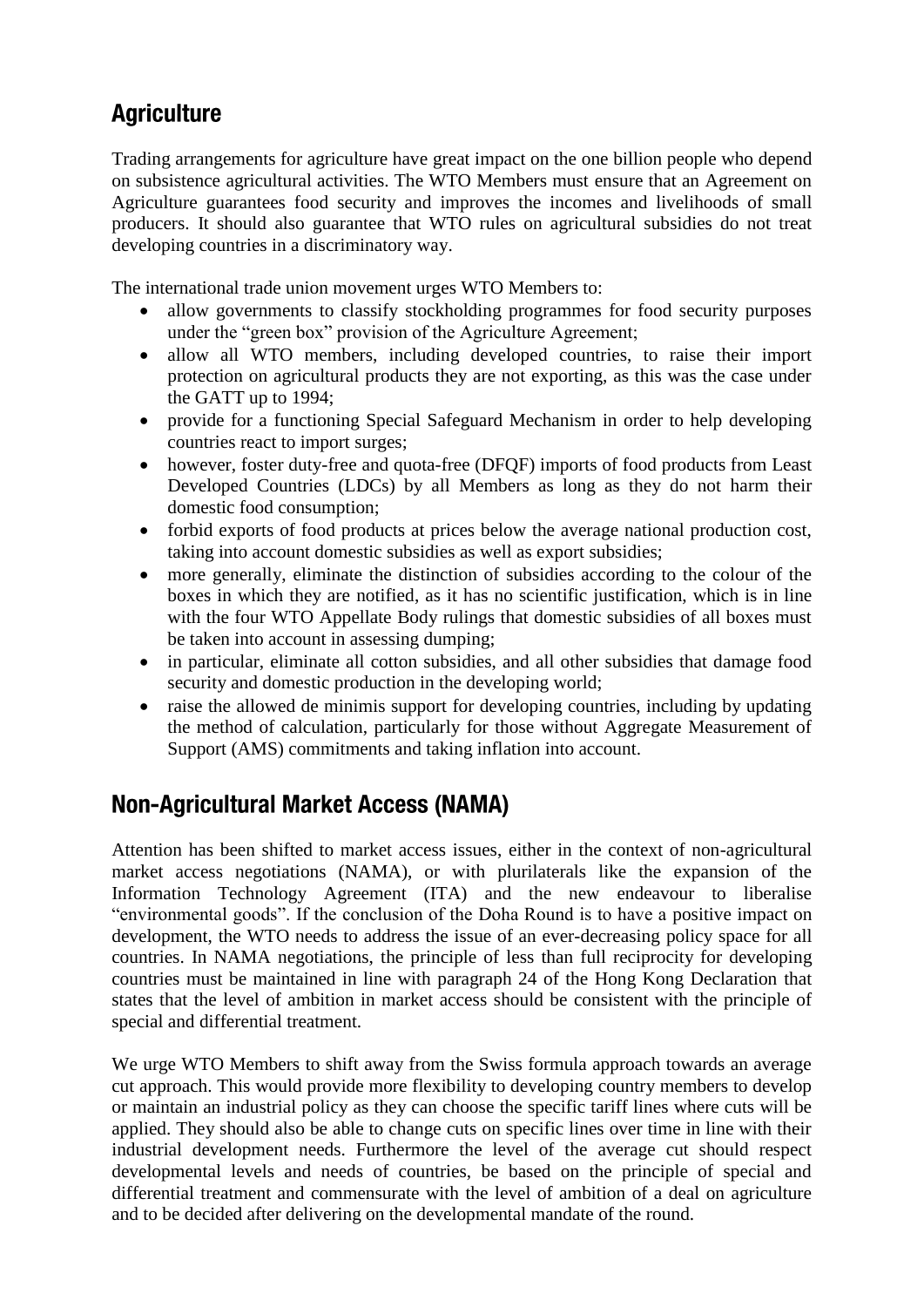## **Development**

The Doha Development Round has a clear "implementation agenda" aiming at delivering the developmental mandate of the Round. The WTO Members should conclude an ambitious Agreement to operationalise Special and Differential Treatment principles.

The trade union movement urges WTO Members, developed and developing countries, to agree to:

- simplify the Rules of Origin so as to facilitate LDCs to make use of preferential access to markets;
- allow unilateral duty-free quota-free access for all LDC products;
- extend indefinitely the waiver on services currently enjoyed by the LDCs; and
- amend the Monitoring Mechanism so as to improve the impact of Special and Differential Treatment provisions on development.

### **Services**

Most developing economies do not have competitive, by international standards, services sectors. Granting access and national treatment to a wide scope of services providers from developed countries would lead many local service providers out of the market while creating few opportunities for the local economy. Therefore, it is imperative that the flexibilities of GATS Article XIX: 2 and the aims of Article IV, as well as in the existing negotiating mandates such as Annex C, are the basis of all post-Bali work on services.

Several WTO Members, mainly from OECD countries, have initiated secret negotiations for a Trade in Services Agreement (TiSA) that aims at liberalising virtually all services and imposing horizontal regulatory disciplines. The conclusion of this Agreement could lock-in and intensify the privatisation and commercialisation of quality public services, further deregulate the financial markets and impose a regulatory straightjacket on sovereign nations. In particular, the inclusion of the so-called ratchet and standstill mechanisms would have the effect of locking in the current degree of liberalisation and confining public policy space. Remunicipalisation of public services would no longer be a possible option.

The international trade union movement has serious concerns about how TiSA could undermine the single undertaking mandate of the Doha Round. Trade unions are calling governments to:

- completely exclude public services and utilities, including education and health care, from the scope with an explicit carve-out in the core texts of all multilateral and plurilateral negotiations on services;
- uphold regulatory sovereignty to ensure high standards of services and decent work, and reject clauses and new disciplines, such as standstill and ratchet clauses and other restrictions on domestic regulation, that limit policy space irreversibly;
- guarantee that services negotiations will reverse the deregulation of the financial sector, including by exempting prudential financial regulations from necessity tests;
- temporary free movement of workers must under no circumstances undermine labour and social law and collective agreement provisions of the host country and it should always be based on preliminary analysis of the labour market. Lack of enforcement of such guarantees shall be subject to dispute settlement;
- create and implement international standards for labour recruitment services providers that are consistent with ILO Conventions No. 29 and No. 105 and the ILO Protocol of 2014 to the Forced Labour Convention and other international consensus recommendations for eliminating trafficking in persons;